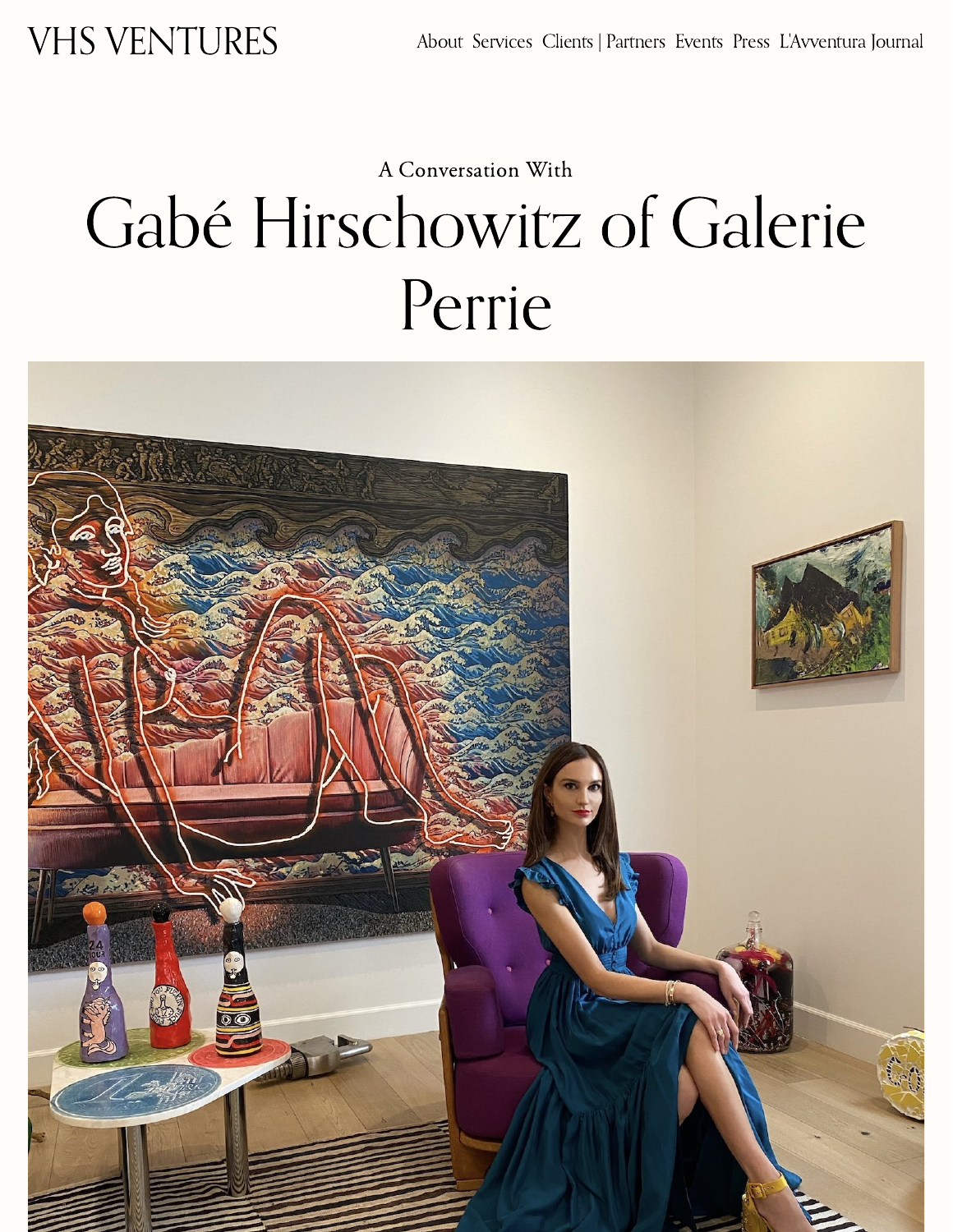

Outside her work as [Galerie](https://galerieperrie.com/) Perrie's Founder and CEO, Gabé Hirschowitz is the Founder of UNICEF's Next Generation Art Party and has received the President's Volunteer Service Award from President Barack Obama in 2016 for her support of UNICEF's Tap Project, an initiative that provides clean and safe water for vulnerable children around the globe. She is also an active member of numerous art institutions and museums in Los Angeles, New York, Paris, London, and Sydney and has held a variety of positions with Carolina Herrera, Nina Ricci, Italian Vogue, Teen Vogue, BWR Public Relations, The Museum of Contemporary Art: Los Angeles (MOCA), Leslie Sacks Fine Art: Brentwood, C Magazine, Modern Luxury, Clique Media, and The Tel Aviv Museum of Art.

[GaleriePerrie.com](https://galerieperrie.com/) aims to make a professionally curated collection of artwork and unique decor from around the globe available for purchase online with a simple click. Contemporary works from around the world are carefully selected through independent partners and presented for direct sale to clients online. The gallery's mission is to expand the world of art collecting by offering access to cutting-edge, original, and limited edition works. Today, we sit down Gabé and learn more about her gallery and future plans…

### Where are you from originally and where do you live now?

Born in Sydney and raised in Los Angeles, I currently live between LA and NYC.

# What did you study and why?

I studied Communications and Journalism at USC Annenberg. Since school, I've contributed to numerous publications, and learning about people's life experiences inspires me. Whether their journeys and hurdles are expressed through art, photography, poetry, or writing and reporting--they're all forms of creative communication and self-expression.

#### What was your first experience with art?

I took my first art class at the Brentwood Art Center when I was five. My favorite part was when my mom would frame and hang the pieces I made in our house.

#### When did you know you wanted to work in the art world?

I interned at Italian Vogue and Carolina Herrera's headquarters in New York every summer throughout college. These experiences showed me how symbiotic the relationship between fashion and art is. Soon after, I transitioned into the art world.

# Who are some of your favorite artists and why?

There are so many talented emerging and well-known artists, but in particular, I've always admired Mark Bradford. We met while I was working at the Museum of Contemporary Art in Los Angeles. He is extremely talented, kind and humble. His dedication to his work and philanthropic efforts are inspiring.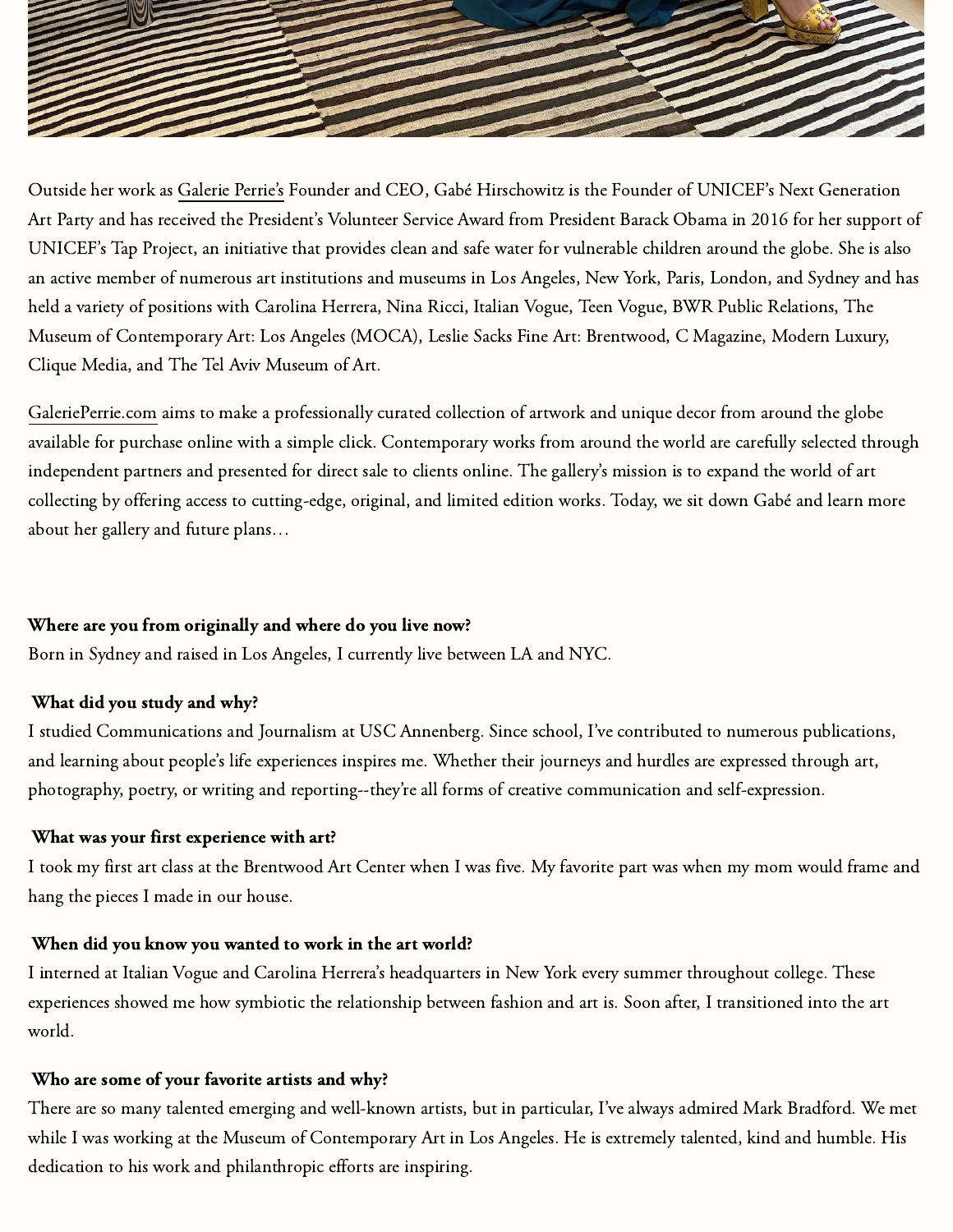#### Favorite art movement and why?

Abstract Expressionism, which I feel was a genuine reaction to its historic context in its emphasis on spontaneity and subconscious creation following a brutal war. Personally, I love the idea of spirituality and the unconscious taking over a composition, making it more surprising than anyone could imagine.

#### What are some emerging trends?

Genuine self-expression, which connects the personal to the communal and political, seems to be the prevailing emerging trend, not just in visual art but in literature and music as well. A whole generation of new younger artists are seeing their own lives in the world and the world in their lives in a brave new way. It's really an exciting time that shows a collision between society and culture.

#### How did you come up with the idea for Galerie Perrie?

There's nothing quite like helping clients acquire art that speaks to them. So with Galerie Perrie I wanted to make this easier by providing an online platform that feels welcoming and accessible to everyone and makes art collecting enjoyable. The underlying philosophy in all this, put simply, is to help anyone invest in the art they love.

#### Where did the name Galerie Perrie come from?

The name is inspired by Perry Street in New York's West Village, where I lived for some time. I've always loved the name because it reminds me of one of the city's most charming and beautiful neighborhoods.

#### How did you become involved with UNICEF?

I joined the UNICEF Next Generation LA Steering Committee in 2014 after meeting with a founding member. I loved all the group's members and was so impressed by the organization's mission and initiatives that I took on more and more responsibilities, attending UNICEF's annual meetings in New York, and eventually, I founded the UNICEF Next Gen Art Party.

#### What other causes do you support? Why are they important to you?

I volunteer with youth programs at Vista Del Mar Child and Family Services in Los Angeles, where I especially enjoy organizing educational museum visits and art-focused activities for the students. This is important to me because the arts are often the first things cut from financially limited schools' curricula, yet studies show creative education is crucial for brain development--not to mention the arts provide therapeutic outlets for children, especially those who have experienced trauma. The other reason I enjoy volunteering with the Vista students is that I get to work directly with them and watch them grow and benefit from the creative programs I help support.

#### What has been your favorite event hosted/produced and why?

I'll always be very proud of what we accomplished with the UNICEF Next Gen Art Party because it provided professional opportunities for so many emerging artists who donated their work, while also providing crucial resources to vulnerable children around the world. For all the reasons mentioned above, I also enjoy the time I spend at Vista Del Mar Child and Family Services and am hoping to resume our museum trips and art activities as soon as COVID restrictions are lifted.

#### Who or what inspires you?

My parents inspire me. They're my best friends, and we talk every day--sometimes multiple times a day. They lead by example and always encourage me to do and be my best.